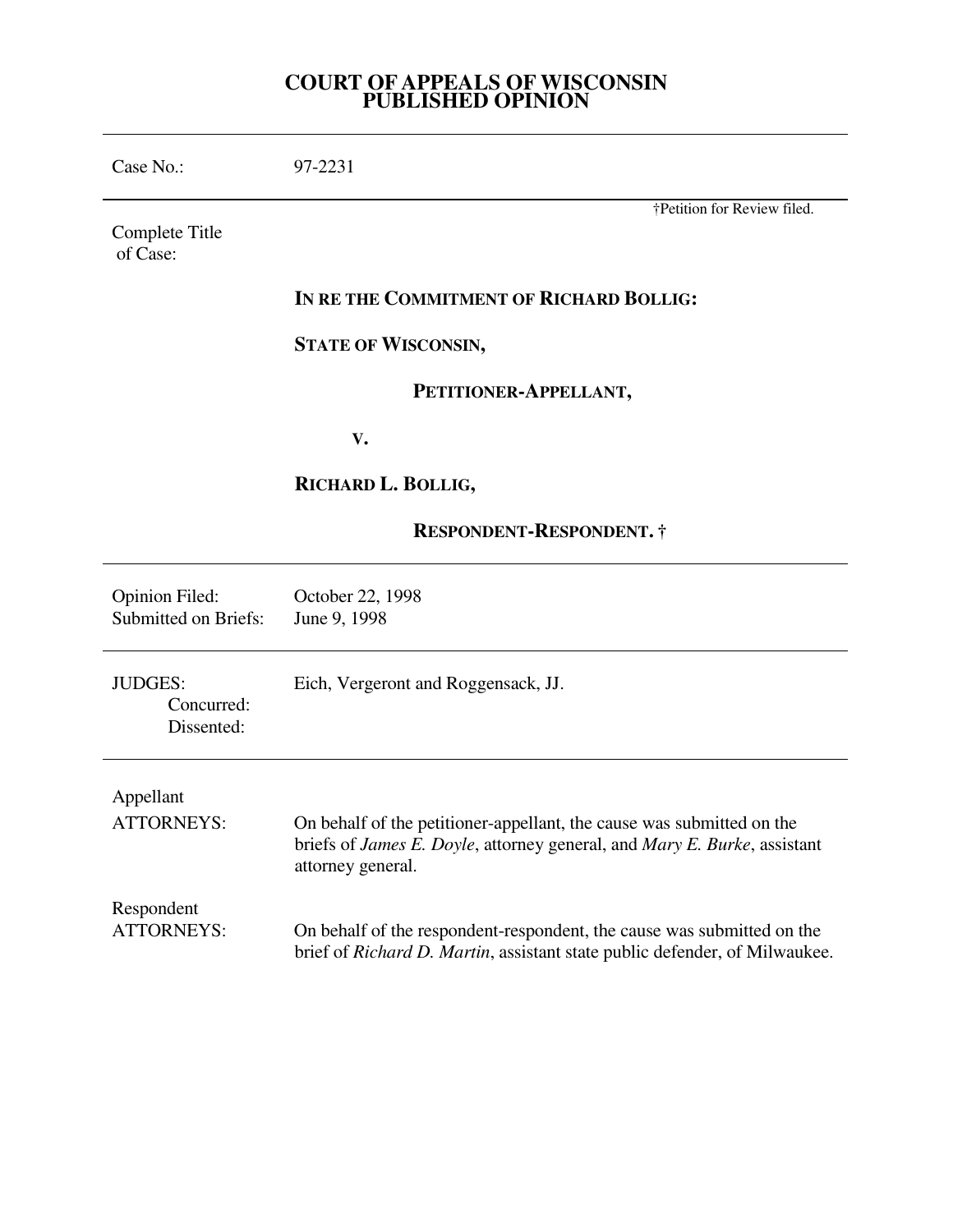# **COURT OF APPEALS DECISION DATED AND FILED NOTICE**

October 22, 1998

**Marilyn L. Graves Clerk, Court of Appeals of Wisconsin** 

 **This opinion is subject to further editing. If published, the official version will appear in the bound volume of the Official Reports.**

 **A party may file with the Supreme Court a petition to review an adverse decision by the Court of Appeals.** *See* **§ 808.10 and RULE 809.62, STATS.** 

**No. 97-2231** 

### **STATE OF WISCONSIN IN COURT OF APPEALS**

**IN RE THE COMMITMENT OF RICHARD BOLLIG:** 

**STATE OF WISCONSIN,** 

 **PETITIONER-APPELLANT,** 

 **V.** 

**RICHARD L. BOLLIG,** 

 **RESPONDENT-RESPONDENT.** 

 APPEAL from an order of the circuit court for Monroe County: MICHAEL J. MCALPINE, Judge. *Reversed and cause remanded.*

Before Eich, Vergeront and Roggensack, JJ.

 ROGGENSACK, J. The State of Wisconsin appeals from an order of the circuit court dismissing a ch. 980 petition against Richard Bollig. The circuit court concluded that it lacked competency to proceed in the matter because attorney Jeffrey Mochalski had not been appointed as a special prosecutor under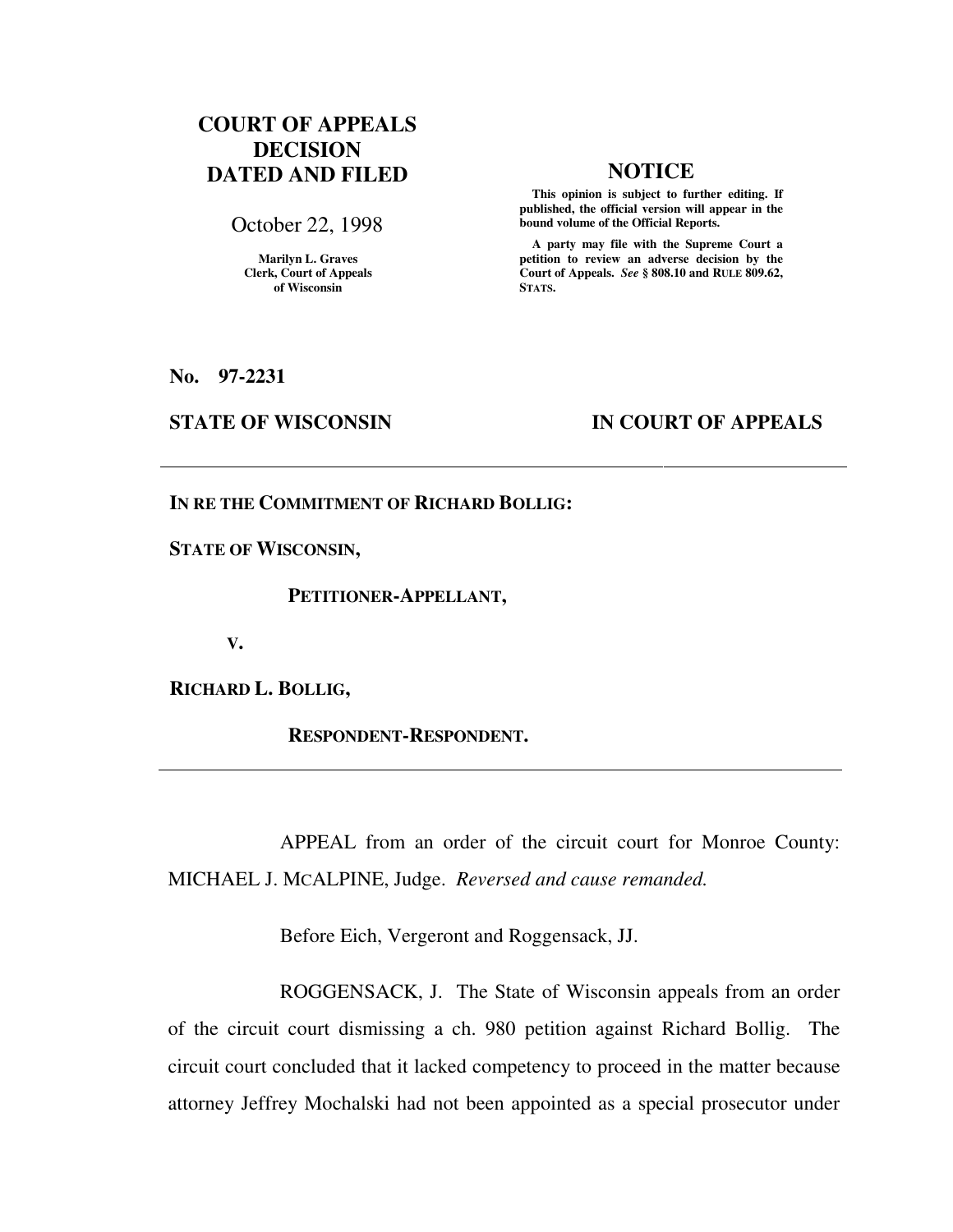either  $\S 978.045(1r)$  or  $\S 978.045(3)(a)$ , STATS., when he filed the ch. 980 petition against Bollig, and his subsequent appointment by the court could not cure that defect. Because we conclude that under the facts of this case any defect in the appointment of Mochalski was not central to the purpose of § 978.045(1r) and that Bollig suffered no prejudice, the court had competency to proceed on the ch. 980 petition. Therefore, we reverse and remand for further proceedings.

#### **BACKGROUND**

On October 10, 1991, Bollig was convicted of second-degree sexual assault, contrary to  $\S 940.225(2)(a)$ , STATS., and on November 20, 1991, he was sentenced to eight years in prison. On December 9, 1996, the Department of Corrections notified John Matousek, Monroe County District Attorney, that the Department of Corrections was requesting the Department of Justice (DOJ) to file a ch. 980 petition against Bollig. The communication stated that Bollig's anticipated date of release from Kettle Moraine Correctional Institution was Wednesday, February 5, 1997.<sup>1</sup>

 In either late December of 1996 or early January of 1997, after he learned that DOJ would not be filing the petition, Matousek asked Mochalski to prepare and file a ch. 980 petition on Bollig. Based on Matousek's authorization, Mochalski commenced work as a special prosecutor in early January. On February 3, 1997, Mochalski filed the ch. 980 petition in Monroe County Circuit Court, which he signed as "Special Prosecutor - Monroe County." On February  $3<sup>rd</sup>$ , the Monroe County Circuit Court found probable cause to hold further hearings on the petition and ordered Bollig transported to Monroe County

<sup>&</sup>lt;sup>1</sup> August 16, 1999 was listed as Bollig's maximum discharge date.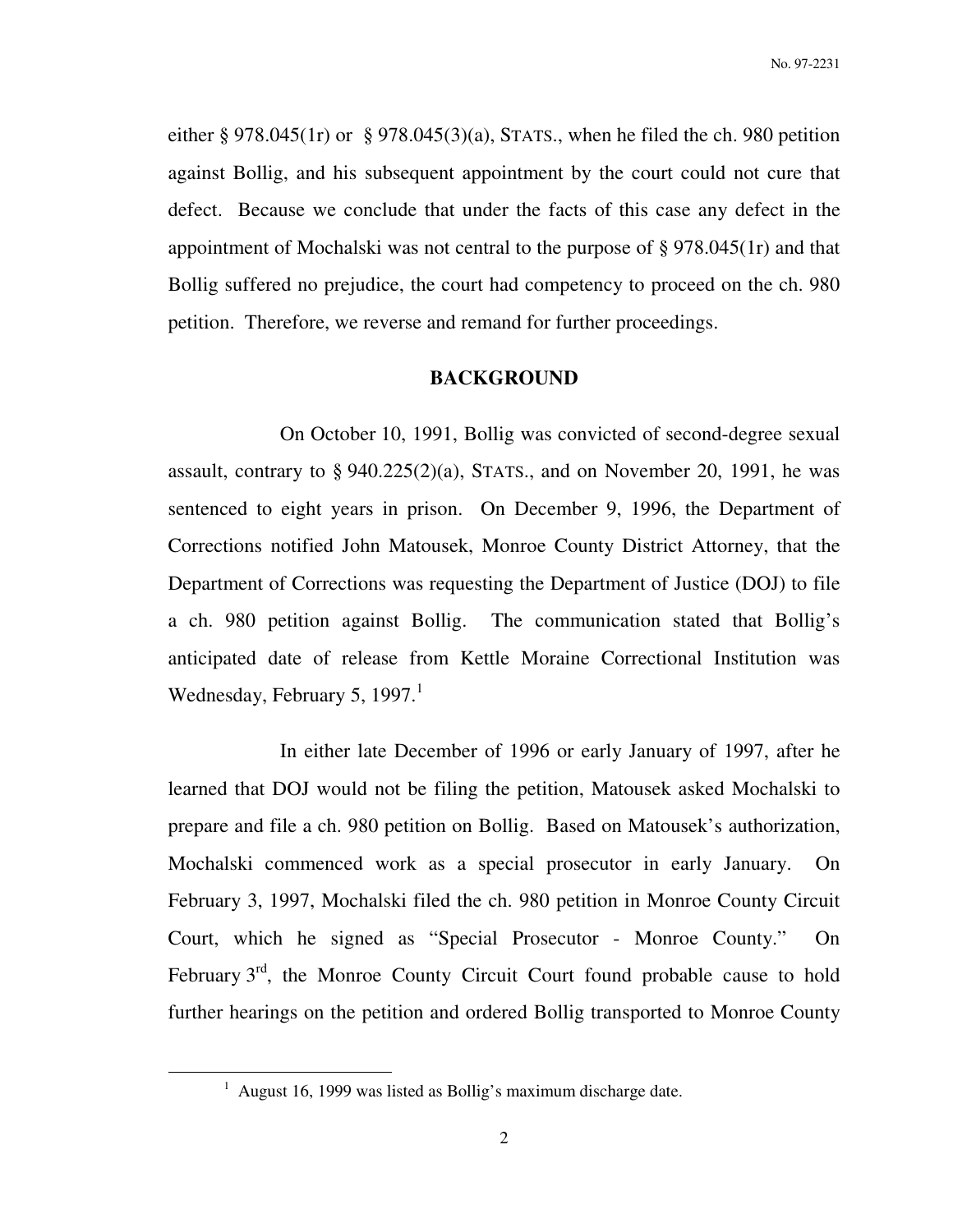for those hearings. On February 4, 1997, based on Matousek's illness and the assistant district attorney's absence from the office, the Monroe County Circuit Court issued an order appointing Mochalski as special prosecutor for "[a]ny and all workload necessary beginning 2/3/97 and continuing until ADA returns on 2/12." On February 5, 1997, the court issued a second order specifically appointing Mochalski to handle the ch. 980 petition on Bollig.

 Bollig did not object to Mochalski representing the State as a special prosecutor at his initial appearance on February 6, 1997, nor did he object at his probable cause hearing on February 13, 1997, where the court found probable cause to believe that Bollig is a sexually violent person within the meaning of § 980.01(7), STATS., and ordered further proceedings on the ch. 980 petition.

 On May 7, 1997, pursuant to § 802.06, STATS., Bollig filed a motion to dismiss the petition, asserting that Mochalski was not authorized to file it because the court had not appointed him special prosecutor on February 3, 1997, the date on which he filed the petition. On May 13, 1997, the circuit court conducted a hearing on the motion during which Mochalski and Matousek explained the circumstances surrounding Mochalski's appointment. It was undisputed that Matousek asked Mochalski to act as a special prosecutor in regard to Bollig's ch. 980 petition and that Mochalski agreed to do so prior to filing the petition.

 On June 12, 1997, the circuit court issued a written decision concluding that special prosecutors appointed pursuant to § 978.045(1r), STATS., may represent the State in ch. 980 proceedings, but that a court cannot retroactively confer authority on an attorney to file such a petition. The circuit court also concluded that absent authority to act as a special prosecutor when the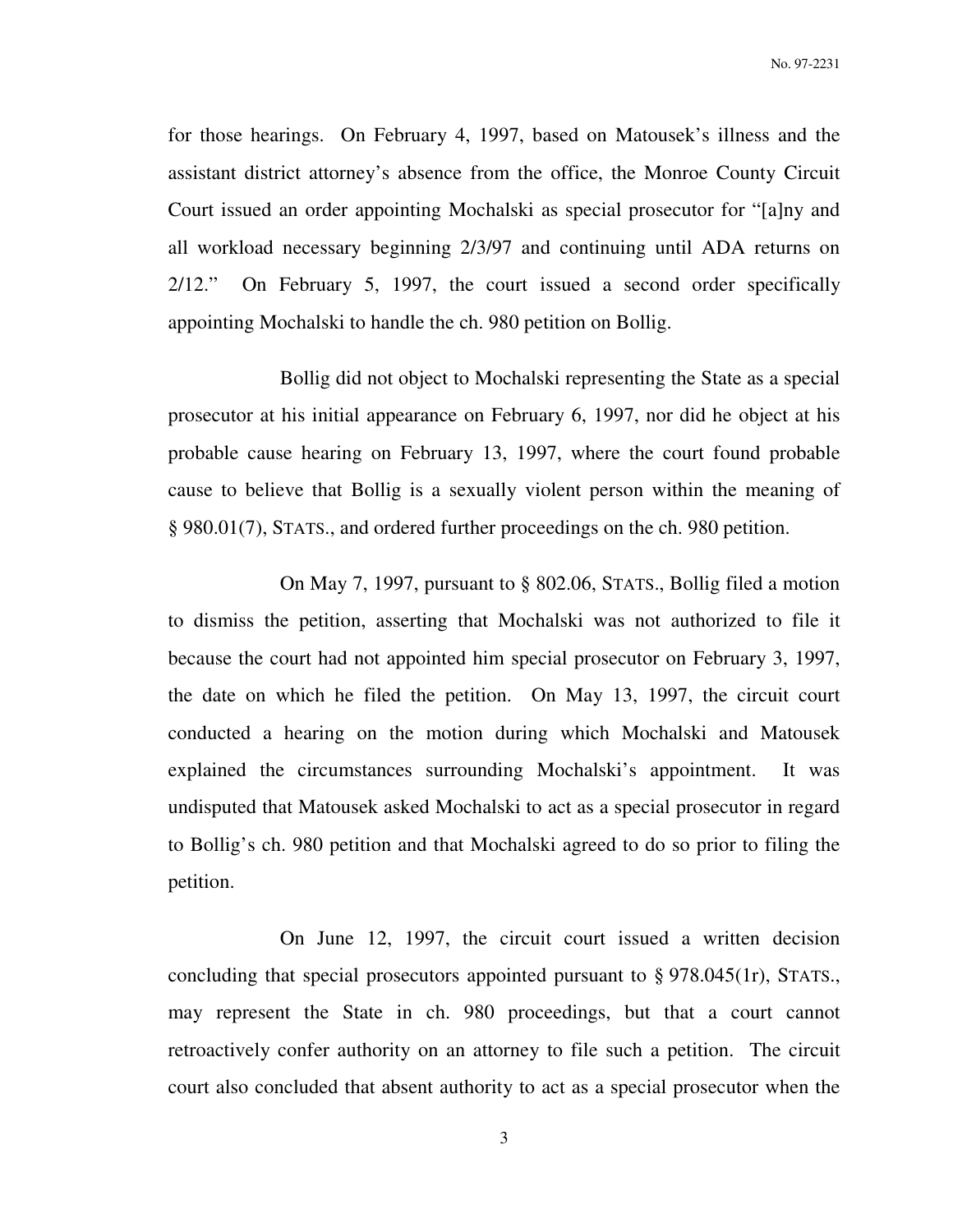petition was filed, the court had no jurisdiction to proceed on the petition. It reached this conclusion because it believed Mochalski's prior appointment as a special prosecutor was a "fundamental<sup>2</sup> requirement" of his being able to initiate a ch. 980 petition.

 On June 16, 1997, Mochalski and Matousek gave more testimony about Mochalski's appointment, bearing on whether he had been appointed as a public service special prosecutor under § 978.045(3)(a), STATS. The circuit court concluded that Mochalski had not been appointed pursuant to  $\S 978.045(3)(a)$ when he filed the petition because Mochalski anticipated Matousek would be paid.<sup>3</sup> Thereafter, the court concluded it lacked competency to hear the ch. 980 petition Mochalski filed. It did so because it assumed that lack of an appointment prior to filing the petition was a defect that could not be cured. On June 19, 1997, the court issued a written order dismissing the petition, but it stayed Bollig's release. This appeal followed.

#### **DISCUSSION**

#### **Standard of Review.**

 $\overline{a}$ 

A court's competency to act is a question of law which we review *de novo*. *Village of Shorewood v. Steinberg*, 174 Wis.2d 191, 200, 496 N.W.2d 57, 60 (1993). Whether a defect in statutory compliance is central to the statutory scheme for the appointment of a special prosecutor is also a question of law that

 $2$  The determination that a defect in process is "fundamental" has been discussed most frequently in personal jurisdiction contexts. *See Burnett v. Hill*, 207 Wis.2d 110, 557 N.W.2d 800 (1997).

<sup>&</sup>lt;sup>3</sup> At the hearing, Mochalski volunteered to forgo payment "to maintain the jurisdiction" of the court. This offer was not addressed by the circuit court.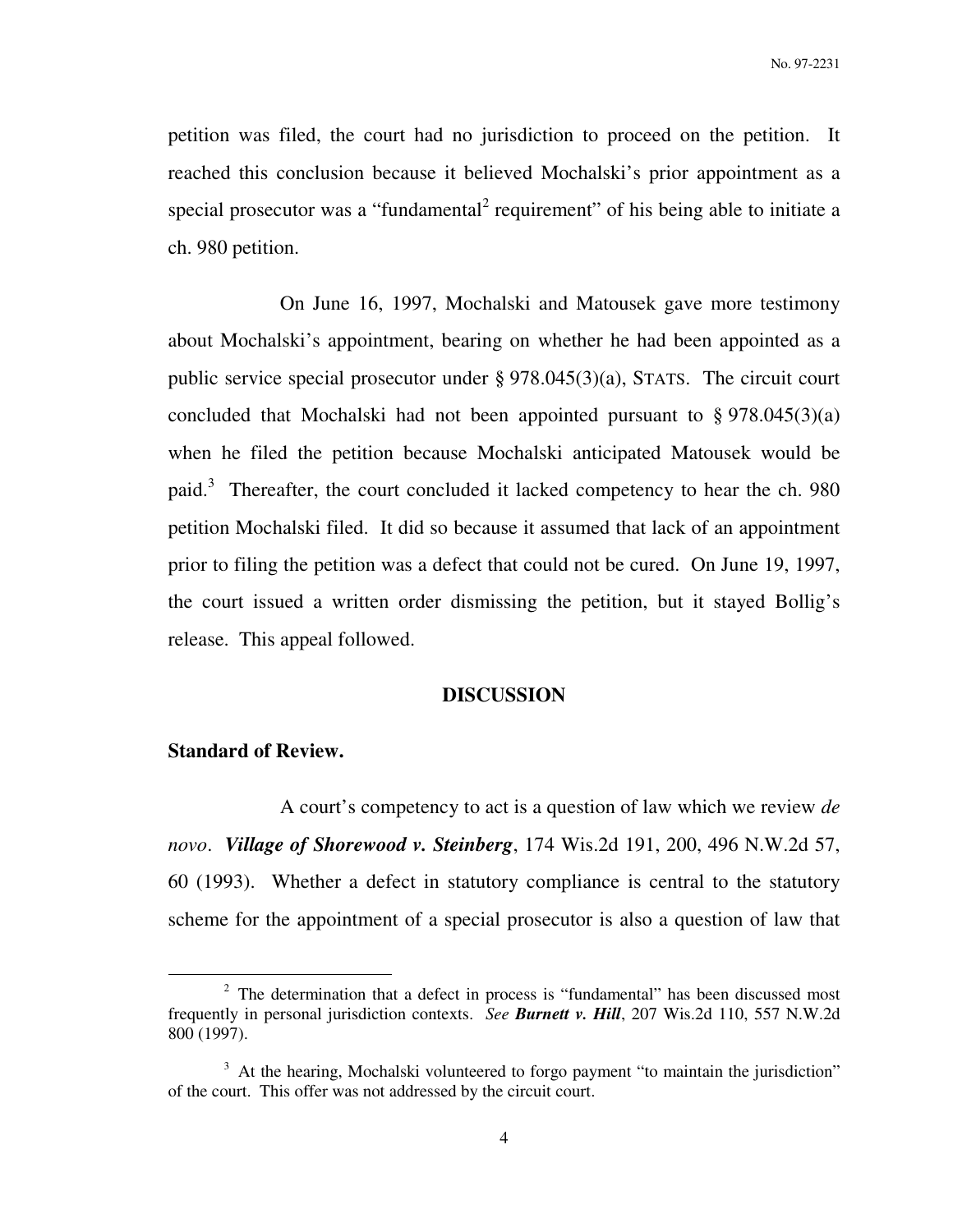we review independently of the circuit court. *Arreola v. State*, 199 Wis.2d 426, 441, 554 N.W.2d 611, 617 (Ct. App. 1996); *see Burnett v. Hill*, 207 Wis.2d 110, 121, 557 N.W.2d 800, 805 (1997).

### **The State's Contentions.**

 The State argues that Bollig waived his objection to the circuit court's competency because he failed to object at his initial appearance on February 6<sup>th</sup>. The State also contends that Mochalski was a *de facto* special prosecutor when he filed the ch. 980 petition. And finally, the State argues that the defect in Mochalski's appointment was cured by his *nunc pro tunc* appointment on February 4, 1997.

### *1. Waived arguments.*

 Bollig asserts that the State did not raise the waiver or the *de facto* special prosecutor argument before the circuit court. Arguments that are raised for the first time on appeal by an appellant are deemed waived. *State v. Keith*, 216 Wis.2d 61, 80, 573 N.W.2d 888, 897 (Ct. App. 1997) (citing *State v. Ledger*, 175 Wis.2d 116, 135, 499 N.W.2d 198, 206 (Ct. App. 1993)). This waiver rule applies to the State with equal force, when the State is the appellant. *State v. Rogers*, 196 Wis.2d 817, 826-29, 539 N.W.2d 897, 900-01 (Ct. App. 1995).

 The State did not argue to the circuit court that Bollig had waived his objection to the court's competency by not raising it until May 7, 1997. It also did not contend that Mochalski was a *de facto* special prosecutor. Although Mochalski and Matousek testified that Matousek requested Mochalski to act as a special prosecutor in the Bollig ch. 980 petition prior to Mochalski's commencing work on it, and that Mochalski agreed to do so, Matousek continued to assert that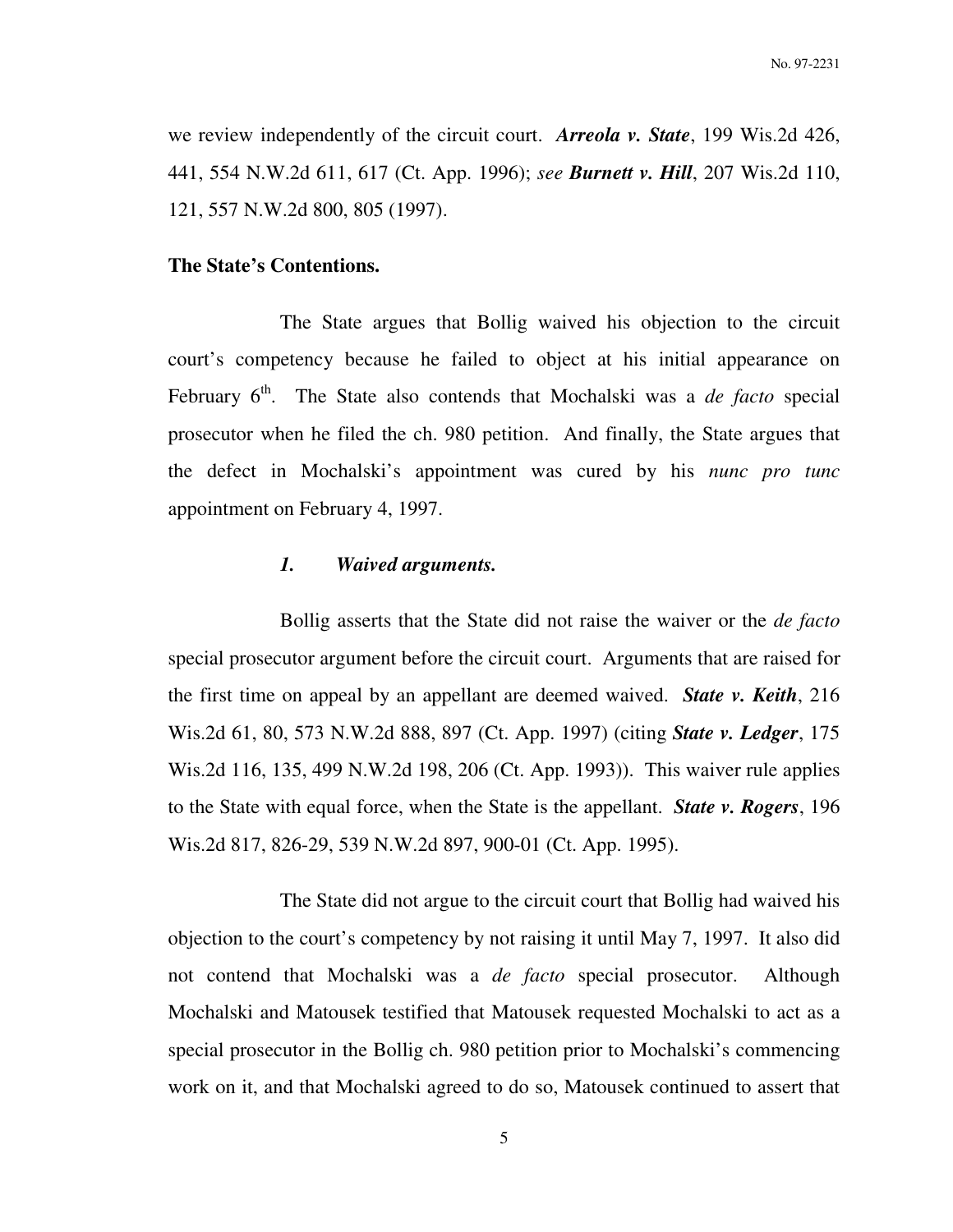he anticipated Mochalski would be paid for his work, thereby causing the circuit court to conclude that no appointment was made either under § 978.045(1r) or § 978.045(3)(a), STATS., prior to February 3rd, when the petition was filed. *De facto* authority was not argued or even mentioned until the State submitted its brief to this court. Therefore, we must conclude that the State has waived both arguments.

## *2. Competency.*

 $\overline{a}$ 

 Neither party argues that Mochalski was properly appointed as a special prosecutor under § 978.045(1r) or § 978.045(3)(a), STATS.,<sup>4</sup> when he filed the ch. 980 petition. Therefore, the only remaining issue is whether the defect in Mochalski's appointment under § 978.045(1r) resulted in the circuit court's losing competency to proceed.

A circuit court has subject matter jurisdiction, conferred by the state constitution, to consider and determine any type of action; however, failure to comply with a statutory mandate may result in a loss of competency which can prevent a court from adjudicating a specific case before it. *State v. Kywanda F.*, 200 Wis.2d 26, 33, 546 N.W.2d 440, 444 (1996). As we have explained:

> Competency is a narrower concept than subject matter jurisdiction and is grounded in the court's power to exercise its subject matter jurisdiction. … Although a court is vested with subject matter jurisdiction by the constitution, the legislature may enact statutes which limit a court's power to exercise subject matter jurisdiction. Such legislative measures affect a court's competency rather than its jurisdiction.

<sup>&</sup>lt;sup>4</sup> The circuit court appears to have had  $\S 978.045(3)(a)$ , STATS., in mind when it conducted the second hearing, but the State did not argue to the circuit court that Mochalski had authority to file the ch. 980 petition under that subsection.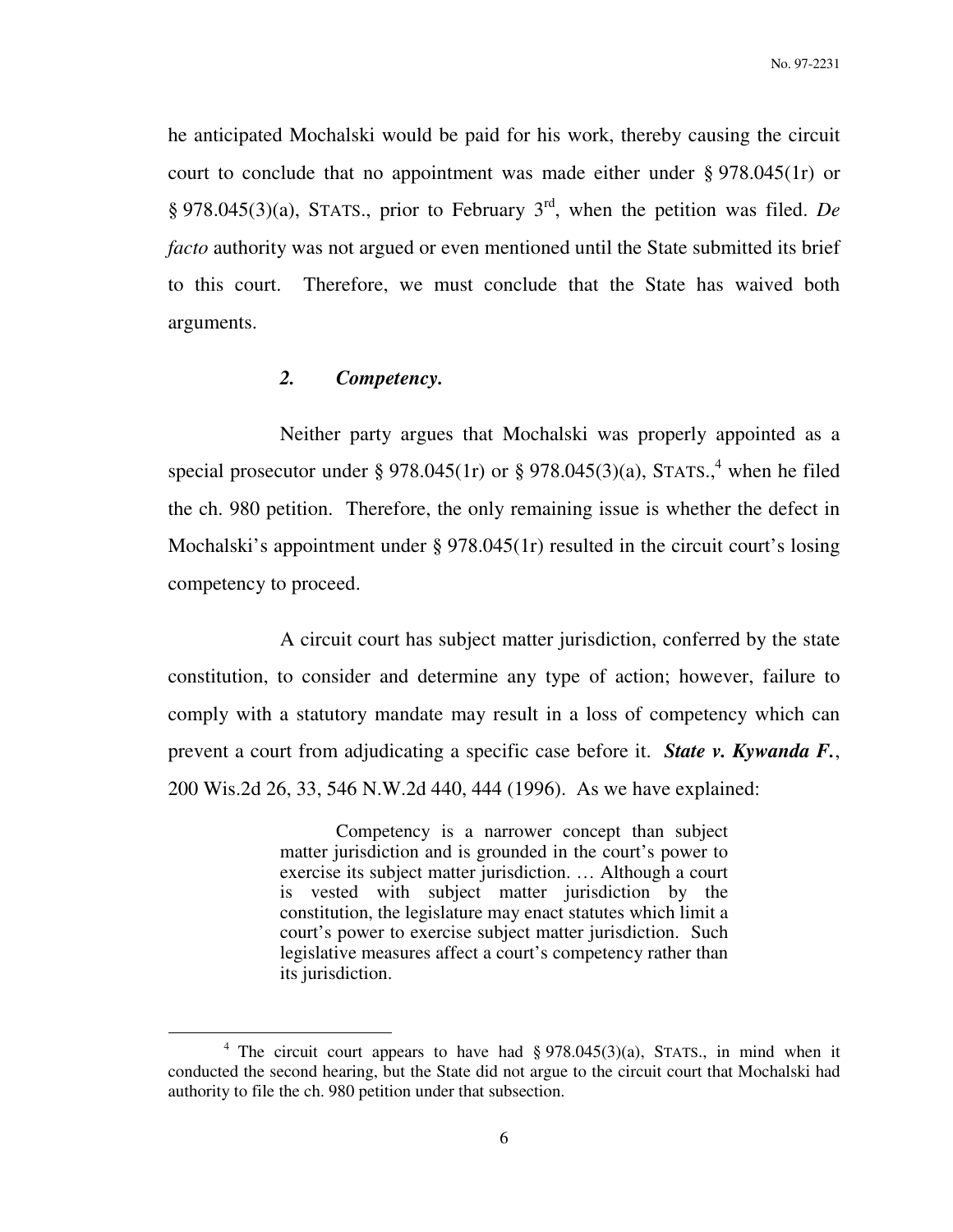No. 97-2231

*Kohler Co. v. Wixen*, 204 Wis.2d 327, 336-37, 555 N.W.2d 640, 644 (Ct. App. 1996) (citation omitted). Failure to comply with a statutory mandate may result in a loss of competency to proceed in a particular case. *See State v. Zanelli*, 212 Wis.2d 358, 365, 569 N.W.2d 301, 304 (Ct. App. 1997). We have also stated that a circuit court's "failure to follow plainly prescribed procedures which we consider central … render[s] it incompetent …." *Arreola*, 199 Wis.2d at 441, 554 N.W.2d at 617.

 However, noncompliance with a mandatory statute does not always require a loss of competence. *Kywanda F.*, 200 Wis.2d at 33, 546 N.W.2d at 444. In *Kywanda F.*, the supreme court reviewed Kywanda's contention that because failure to follow the time limits in a ch. 48 proceeding had been held to result in a loss of competence in *Green Co. Dep't of Human Servs. v. H.N.* (In the interest *of B.J.N.)*, 162 Wis.2d 635, 469 N.W.2d 845 (1991), and other cases arising under ch. 48, the same result must obtain following the circuit court's failure to inform her of her right to judicial substitution. In reviewing Kywanda's contention, the supreme court examined the conclusions in those cases and decided that they were driven by the legislative history surrounding the time limits of ch. 48, which showed strict adherence to the time limits was necessary to the due process rights of children and their parents. Therefore, it concluded that the legislature must have intended that a court would lose competence if it did not comply with the mandatory time limits in ch. 48. *Kywanda F.*, 200 Wis.2d at 34, 546 N.W.2d at 445. However, the supreme court found no similar legislative history requiring a loss of competence for the error of which Kywanda complained, even though § 48.30(2), STATS., was also phrased in mandatory terms and located in the same chapter. The court then concluded that in regard to  $\S$  48.30(2), the failure to inform Kywanda of her right to judicial substitution was harmless error, unless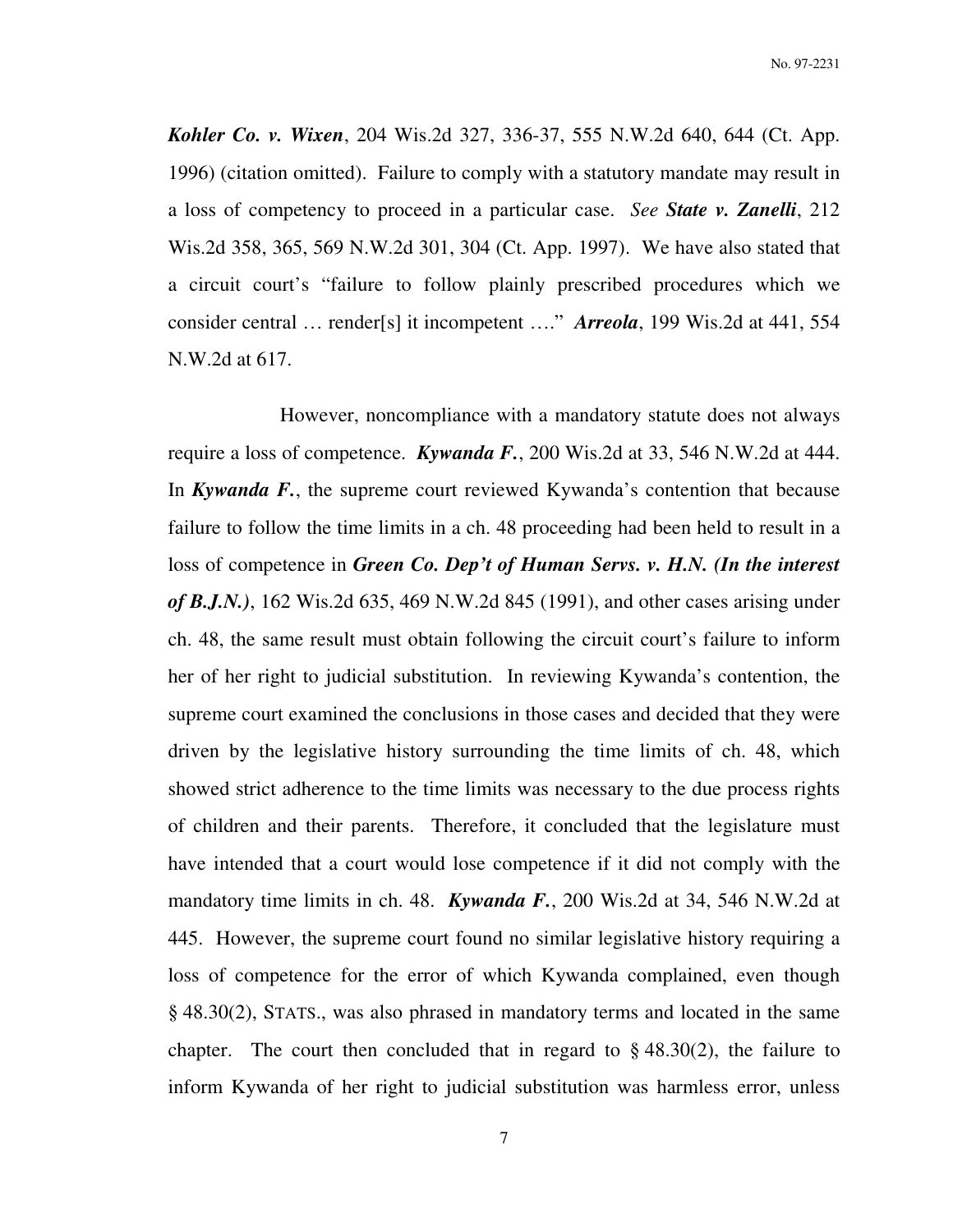actual prejudice resulted from the error. *Kywanda F.* at 35-37, 546 N.W.2d at 445-446.

 Our analysis of a challenge to the circuit court's competency in *Arreola* is consistent with *Kywanda F.*, but it does not examine legislative history to determine whether it was the intent of the legislature that a circuit court lose competency if the provisions of  $\S 980.06(2)(c)$ , STATS., were not followed. In *Arreola*, we examined whether the circuit court's failure to notify the Department of Health and Social Services<sup>5</sup> of its determination that Richard Goodson was an appropriate candidate for supervised release and failure to ask Milwaukee County to assist in preparing a plan for his supervision were "central" to the supervised release process. Because we determined that the court's failures were "central" to the statutory scheme for supervised release under ch. 980, we concluded the circuit court lost competency to take the subsequent step of ordering Goodson's actual release.

 Both *Kywanda F.* and *Arreola* arrived at their conclusions by considering whether the legislative purpose of the statutory scheme could be fulfilled, without strictly following the statutory directive. *Kywanda F.* did so by analyzing the legislative history for the time limits in ch. 48, and the lack of similar history for the judicial substitution statute, under the same chapter. In *Arreola*, we did so by analyzing what was required to make the supervised release process operate as the legislature intended.

 The analysis employed in both *Kywanda F.* and *Arreola* is very similar to that used to determine whether a defect affecting personal jurisdiction is

<sup>&</sup>lt;sup>5</sup> The Department of Health and Social Services is now the Department of Health and Family Services.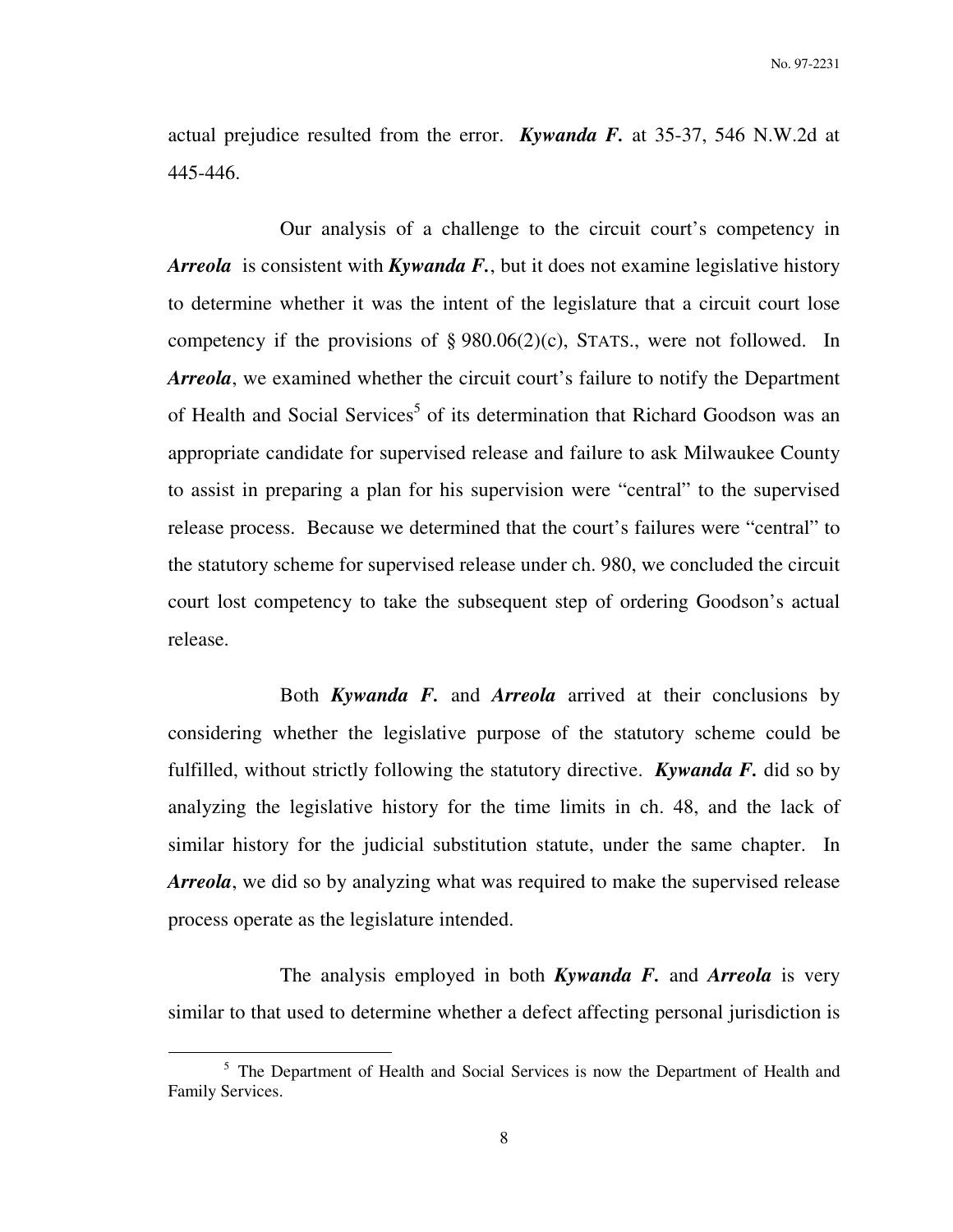fundamental or technical. Although there are few cases which discuss competency in detail, there are many cases that describe how one determines whether a defect is technical or fundamental in a personal jurisdiction context.<sup>6</sup> Our examination of those cases leads us to conclude that the personal jurisdictional analysis in regard to the fundamental/technical dichotomy is instructive to our determination of whether the defect in Molchalski's appointment under § 978.045(1r), STATS., was "central" to the legislature's purpose because under both analyses the legislative purpose of the statutory scheme must be determined and a decision made about whether it could be fulfilled, without strictly following the statutory directive.

 In order to determine whether the defect in Mochalski's appointment resulted in a loss of competence, we must determine whether it is central to § 978.045(1r), STATS., the subsection under which his appointment was made. *Arreola*, 199 Wis.2d at 441, 544 N.W. at 617. To assist us in this determination, we examine the statutory scheme set out in § 978.045. There are three subsections under which a practicing attorney may be appointed as a special prosecutor:  $(1g)$ ,  $(1r)$  and  $(3)(a)$ . The subsections differ in regard to whether prior approvals are necessary; the circumstances which can provide the basis for an appointment; and whether the appointee is paid for the services that are performed.

Under (1g), either the court, on its own motion, or the district attorney can move the court to appoint a special prosecutor. If the appointment

<sup>&</sup>lt;sup>6</sup> For example, in *Burnett* where personal jurisdiction was at issue, the supreme court considered whether the failure to authenticate the publication summons constituted a fundamental defect in service and in *Gaddis v. LaCrosse Prods., Inc.*, 198 Wis.2d 396, 542 N.W.2d 454 (1996), another personal jurisdiction case, the supreme court considered whether serving an unsigned summons, accompanied by a signed complaint, constituted a fundamental defect in service. The court concluded that the purpose of the summons was notice. Because that purpose had been achieved by the documents that were served, the court concluded the defect was technical. *Id.* at 405, 542 N.W.2d at 457; *Burnett*, 207 Wis.2d at 125, 557 N.W.2d at 806.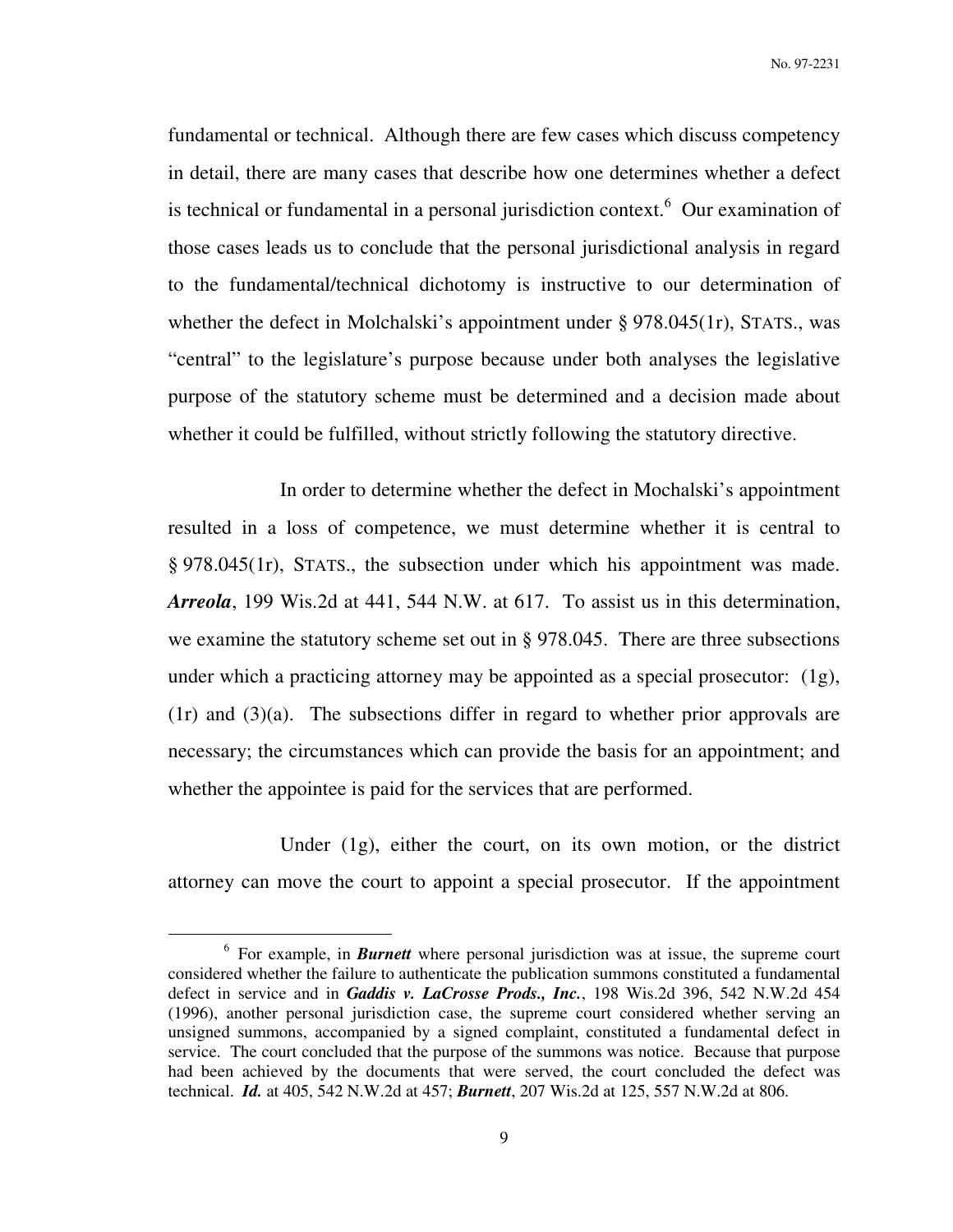involves more than six hours per case, the court or the district attorney must certify to the Department of Administration (DOA) that no other prosecutorial unit is able to do the work for which a special prosecutor is requested and DOA must give prior approval to make the appointment. DOA pays the bill for all appointments under (1g).

Under (1r), again, the court, on its own motion, or the district attorney, can move the court to appoint a special prosecutor. However, there are only eight stated reasons for which the court may make an appointment under (1r). Because the circumstances under which an appointment may be made are limited by statute, no prior DOA approval is required. The court sets the compensation and again, DOA pays the bill.

Under (3)(a), the district attorney can appoint a special prosecutor without DOA approval or an order of a court. A special prosecutor appointed under (3)(a) has the same authority as one appointed under the other sections of the statute. However, there is no payment made to a special prosecutor in a  $(3)(a)$ appointment. The appointee is a state employee for certain purposes and can use the supplies of the district attorney's office, but he or she serves without compensation, except that which may be continued for a period of up to four months by the appointee's law firm.

It is necessary to the statutory scheme that the power of the district attorney is not exercised without either a prior authorization from the district attorney or the circuit court. *See State v. Schober*, 167 Wis.2d 371, 382, 481 N.W.2d 689, 693 (Ct. App. 1992). However, the purpose behind the different ways in which a special prosecutor may be appointed is targeted at controlling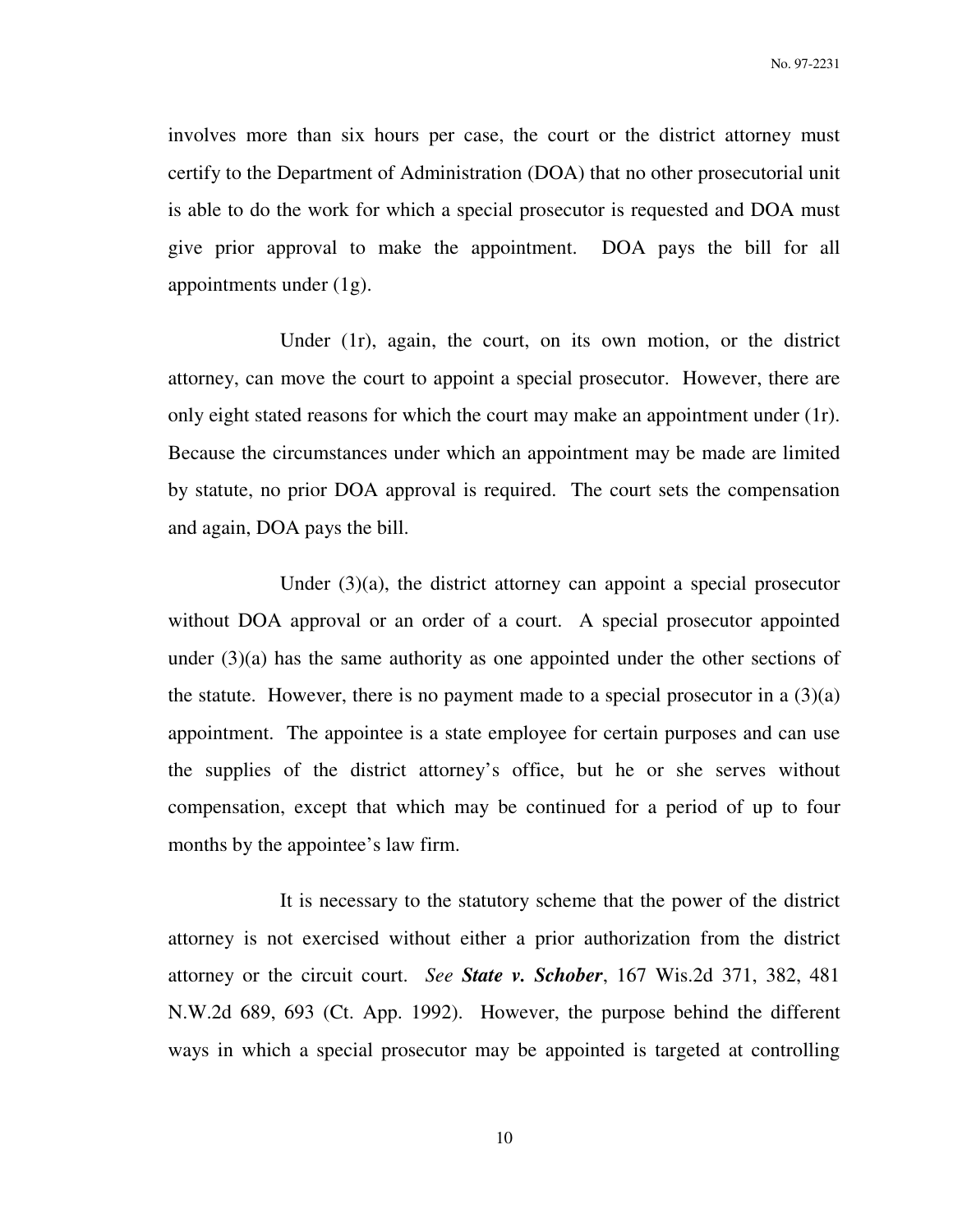DOA's expenditures.<sup>7</sup> The subsections of § 978.045, STATS., control the State's costs in regard to using special prosecutors, either by requiring prior DOA approval and a subsequent court order, as in § 978.045(1g), or by limiting the circumstances for which an appointment may be made to those listed in the statute, as in § 978.045(1r). However, if DOA is not required to pay for the services rendered, as in § 978.045(3)(a), then no prior approval from DOA is needed; no court order is needed; and the district attorney's authorization to act on behalf of the State is sufficient, in and of itself. The respondent has not identified any legislative history which indicates that strict compliance with the procedures of § 978.045(1r) would result in a loss of competence. And we could find none. Therefore, we conclude that the central purpose of appointments under § 978.045(1r) is to assure that the State will not have to pay for the services of a special prosecutor under circumstances not anticipated in the statute.

Here, Mochalski's appointment on February 4, 1997 was initiated by a subsection (1r) motion. It is undisputed that the circuit court had sufficient reason to appoint Mochalski to act as a special prosecutor, due to Matousek's illness and the absence from the office of the assistant district attorney. It is also

<sup>&</sup>lt;sup>7</sup> The legislative history which surrounds  $\S 978.045$ , STATS., focuses on controlling the costs of a special prosecutor for which DOA will be responsible. This purpose was made most clear when subsection  $(3)(a)$  was enacted. That legislative history relates that:

Under current law, a court, under certain circumstances, may appoint a special prosecutor to perform the duties of the district attorney. The court fixes the amount of the compensation for that special prosecutor.

Under this bill, the district attorney may appoint, without court approval, an attorney to serve as a public service special prosecutor without state compensation. The public service special prosecutor serves at the pleasure of the district attorney.

Leg. Ref. Bureau Analysis, 1991 S.B. 519.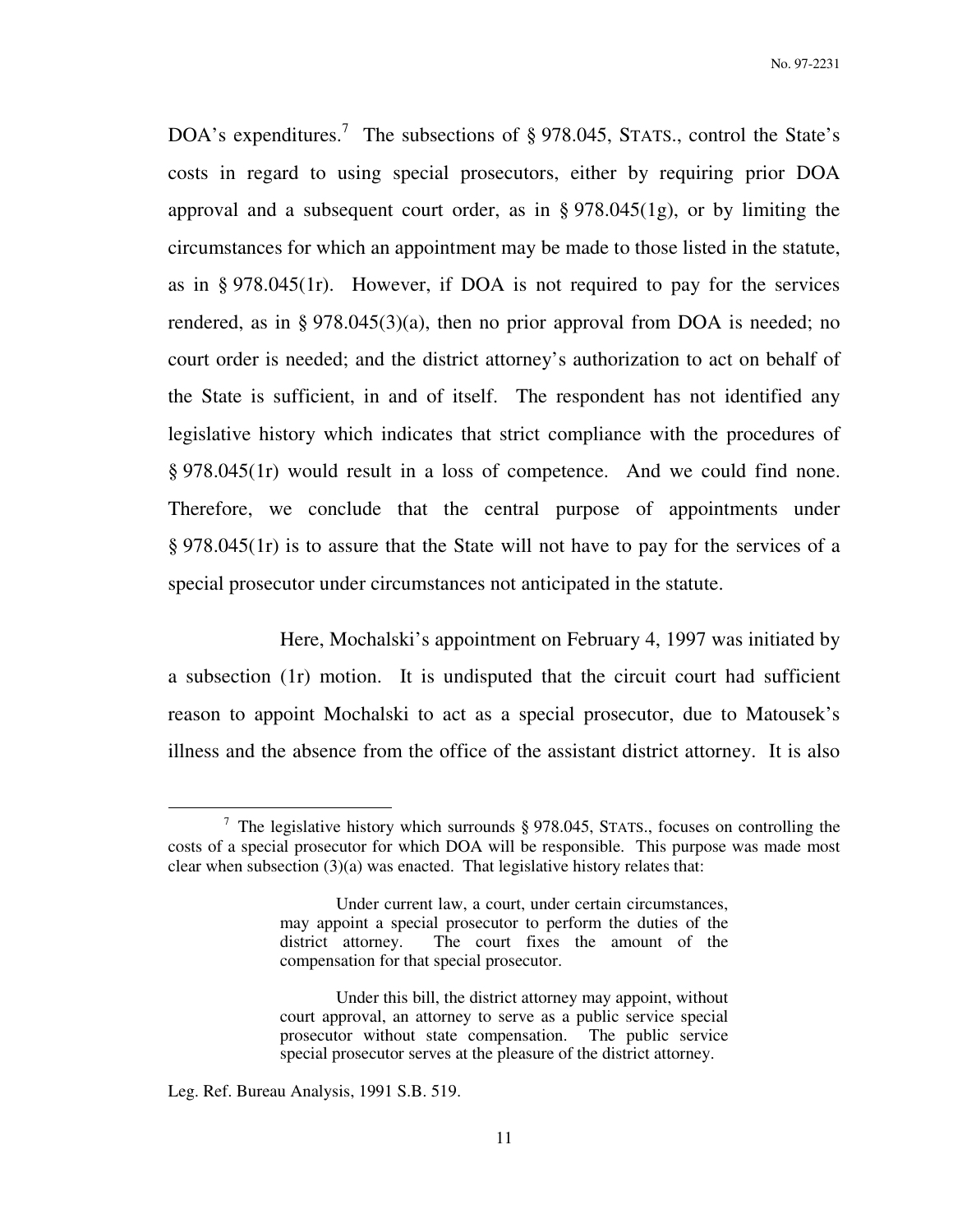No. 97-2231

undisputed that Matousek authorized Mochalski to prepare and file the ch. 980 petition before he did so. Therefore, we conclude that under these facts, the defect in the court's appointing Mochalski one day after he filed the petition is not central to § 978.045(1r), STATS. Therefore, it can affect the circuit court's competence only if Bollig suffered actual prejudice. *Kywanda F.*, 200 Wis.2d at 37, 546 N.W.2d at 446.

A ch. 980 petition may be filed "within 90 days of discharge or release, on parole or otherwise, from a sentence that was imposed for a conviction for a sexually violent offense, from a secured correctional facility." Section 980.02(2)(ag), STATS. When a time limit is measured from an event, the day on which the event takes place is excluded from the computation. Section 990.001(4)(d), STATS. Bollig's expected date of release from Kettle Moraine Correctional Institution was February 5, 1997. Therefore, the earlier date of the two dates<sup>8</sup> from which the ninety-day time limit for filing Bollig's ch. 980 petition could be measured from under  $\S 980.02(2)(ag)$  is his expected date of release, February 5, 1997. Bollig's expected release date is excluded from the ninety days set out in § 980.02(2)(ag), but February  $4<sup>th</sup>$ , the date on which the circuit court signed the order appointing Mochalski, is still within the ninety-day time frame.<sup>9</sup> Therefore, Bollig was not prejudiced by the court's appointing him on February 4<sup>th</sup>, *nunc pro tunc* to February 3<sup>rd</sup>.<sup>10</sup>

<sup>&</sup>lt;sup>8</sup> Bollig's maximum discharge date was August 16, 1999.

<sup>&</sup>lt;sup>9</sup> Because we conclude the petition was timely under the shorter time limit calculated from February 5, 1997, we do not reach the question of whether a petition that was untimely in regard to the expected date of release from a secured facility, but timely under a maximum discharge date, meets the criteria of § 980.02(2)(ag), STATS.

<sup>&</sup>lt;sup>10</sup> Looked at another way, Mochalski could have simply re-filed the same ch. 980 petition on February 4, 1997, after his appointment as special prosecutor, and it would have been within the ninety-day window prescribed by statute.